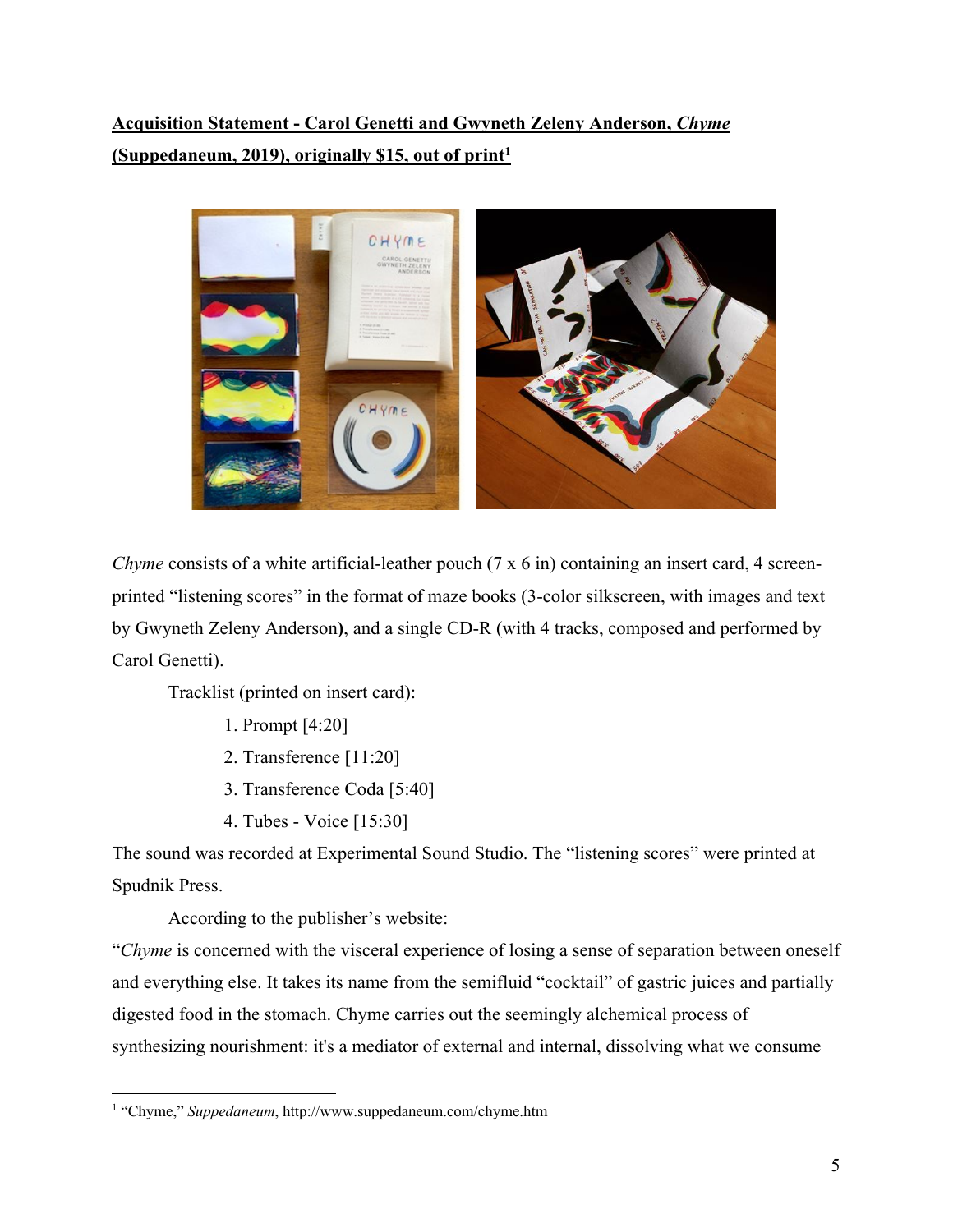and absorbing it into our blood and organs. Similarly, *Chyme* aims to digest the boundaries between performer and audience, human and environment, power and passivity, and sound and body.

"Genetti's pieces act as an evisceration of sound from the body, blurring the edge between her individuality and the environment around her. Yet instead of disembodying the voice completely, she reembodies it, as the sound waves are poured into other bodies –– tubes and piano housing — to mix and create a different type of extended voice. These sounds are then processed through electronic postproduction studio techniques, resulting in immersive shifting layers of sound textures that nonetheless retain the ineradicable grain of her voice.

"Rather than a composition for generating sounds, Anderson's listening scores provide a visual framework for perceiving Genetti's compositions: screen printed marks and text prompt the listener to engage with the audio in different sensory and conceptual ways. Layers of color shift and lose alignment along a trajectory marked in time code as the intricately folded scores emulate the folds of the small intestines."2

The album is a limited-edition audiovisual publication, identified as Suppedaneum no. 16. It was released on March 8, 2019, with a release event featuring a live performance by both creators at the Chicago venue Constellation. This album is currently out of print, with no available copies for purchase. The recording of Genetti's performance is rare, with only a 2002 precedent (Grain). *Chyme* was reviewed on Noé Cuéllar for *Future Vessel,3* Bill Meyer for *Dusted Magazine*, <sup>4</sup> Brian Olewnick for *Just Outside.*<sup>5</sup>

Carol Genetti is a vocalist and composer, interested in the hypothetical space where "language" and "music" have yet to be formed and formulated into familiar cultural patterns."6 She has performed as a vocal improviser in North America and Europe.<sup>7</sup> This item has not been found in other public collections. Among the few collections that collect her other works are: New York University, McGill University, and California Institute of the Arts.

<sup>2</sup> "Chyme," *Suppedaneum*, http://www.suppedaneum.com/chyme.htm

<sup>&</sup>lt;sup>3</sup> Noé Cuéllar, "Chyme," https://futurevessel.com/chyme/

<sup>4</sup> Bill Meyer, *Dusted Magazine* 5.3 (March 1, 2019), https://dustedmagazine.tumblr.com/post/183146081621/dustvolume-5-number-3

<sup>5</sup> Brian Olewnick, *Just Outside* (March 8, 2019), https://olewnick.blogspot.com/2019/03/joseph-clayton-millswidow-suppedaneum.html

<sup>6</sup> "Chyme," *Suppedaneum*, http://www.suppedaneum.com/chyme.htm

<sup>7</sup> *Carol Genetti*, carolgenetti.info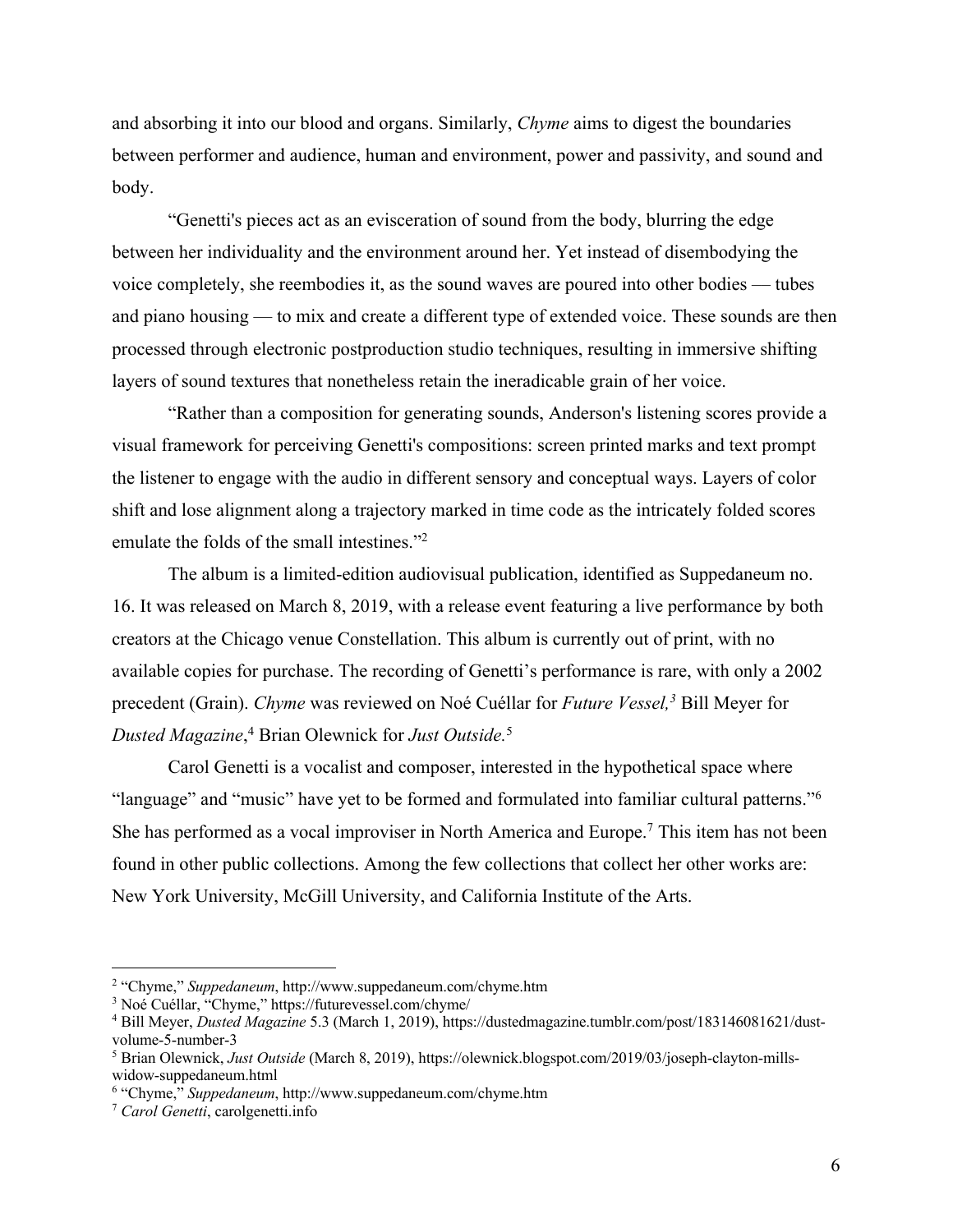Gwyneth Zeleny Anderson's is a visual artist whose practice is shaped by her interest in handmade-animation process. She has exhibited at Hyde Park Art Center, Experimental Sound Studio, and MoMA PS1 Print Shop.8

*Suppedaneum* is a small press founded by Joseph Clayton Mills in 2013. It specializes in limited-edition sound works that focus on issues in composition, notation, and interpretation. According to the publisher, "Each release comprises a score and an audio recording. The explicit goal of the label is to produce objects, documents, and recordings that test the boundaries of what constitutes compositional structure, examine definitions of musical representation, and consider the relationship between sound and the material and linguistic forms in which it is encoded."9 So far this label has released 22 works, including Sarah Hughes, Lance Austin Olsen, and Taku Sugimoto.

<sup>8</sup> *Gwyneth Zeleny Anderson*, gwynethvzanderson.com

<sup>9</sup> Chyme," *Suppedaneum*, http://www.suppedaneum.com/chyme.htm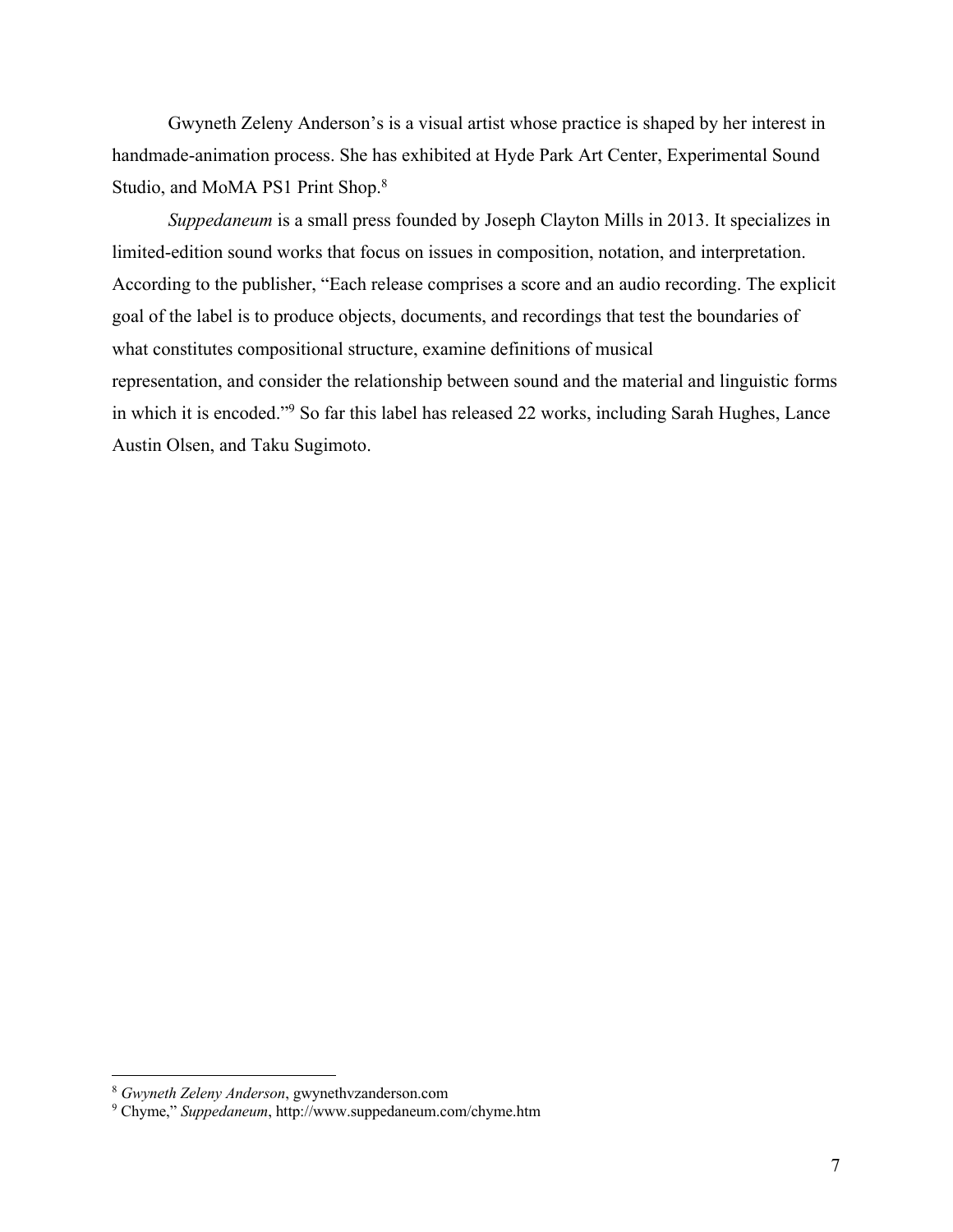**Acquisition Statement - Joe Jones and Yoko Ono,** *Fluxus is Dead***, (Vienna, Austria: Edition Freibord, 1980), original price unknown, current estimated value \$400-60010**



*Fluxus is Dead* consists of a white cardboard box (18 x 11 x 2 cm) housing a small booklet (abt. 11 x 11 cm, with drawings and texts by Joe Jones and Yoko Ono), and a single cassette. The cover of the box includes the title and publisher printed in black ink, and the artist's "signature" (applied via a blue stamp).

Tracklist (printed on blue cassette insert;):

A1: Wiener Secession, 10th Nov. 1980

"Fluxus Is Dead," Im Rahmen Der Austellung

<sup>10</sup> "Jones Jones, Fluxus is Dead," *Artists' Books and* Multiples (February 11, 2019), http://artistsbooksandmultiples.blogspot.com/2019/02/joe-jones-fluxus-is-dead.html See also http://artype.de/Sammlung/index.html?http://artype.de/Sammlung/Bibliothek/j/Jones.htm https://www.discogs.com/Joe-Jones-Fluxus-Is-Dead/master/1043681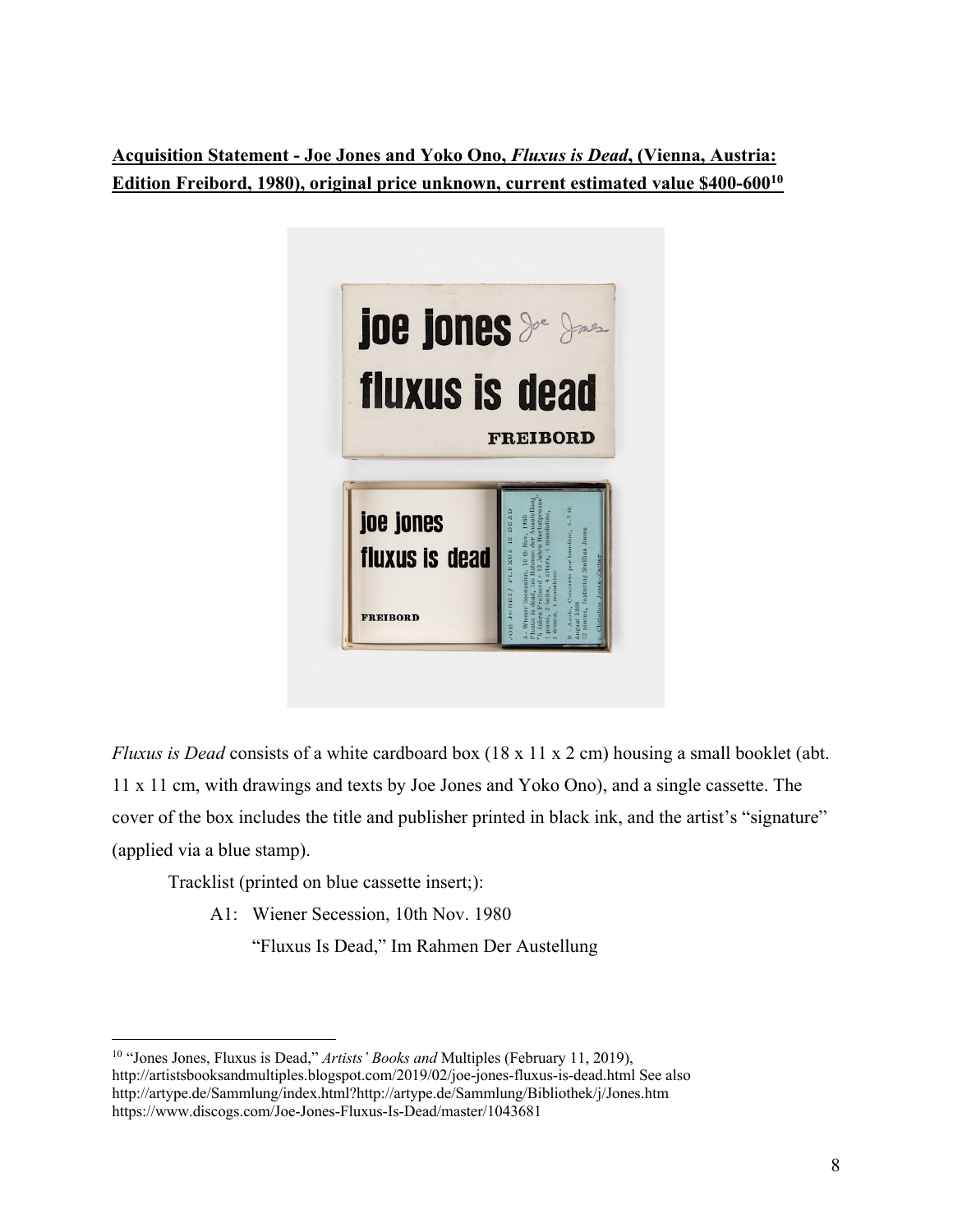"5 Jahre Freibord + 10 Jahre Herbstpresse"

1 piano, 2 bells, 4 zitars, 1 mandoline, 2 drums, 1 manekino

B1: Asolo, "Concerto Por Bambini," 5-7th August 1980 12 Pieces, featuring Stellisa Jones<sup>11</sup>

The gallery owners Christine Jones-Zacher contributed to the design and by Klaus-Peter Schrammel conducted the audio recording for this album.<sup>12</sup>

The first track, on side A, refers to a concert performance at the Secession Building in Vienna during an exhibition for the publisher's anniversary celebration (5 years of Freibord and 10 years of Herstpresse) held from October 16 to November 9, 1980,13 which this item was published within the framework of. The title is a reference to the death of George Maciunas in 1978—Maciunas coined the name Fluxus and was the principal curator of events or activities that he referred to with his umbrella-term Fluxus…most original participating artists did not refer to themselves as members of an artistic movement or organization, but rather were participates in Maciunas' events; Thus when the curator died any future pieces would be recreations, or reperformances, or inspired-by, or something else altogether, not "Fluxus."14 The second track, on side B, refers to a concert that was performed earlier that year with the daughter of artistmusicians Christine Jones-Zacher and Klaus-Peter Schrammel. The location of this concert is near the Archivio and Edizioni Conz, in an Italian town near the border of Austria, where Joe Jones lived and worked from 1973 to 1979.

This publication was an edition of 100 signed and numbered copies, published by Edition Freibord, and is extremely rare. Unofficial re-prints of this recordings have been released on vinyl (reselling at \$80-250). <sup>15</sup> The only collection that this item has been found within is the

<sup>&</sup>lt;sup>11</sup> Also known as Stellisa Zacher or Stella Jones, she would have been about 9-years old at this concert performance, she is a vocalist and daughter of Czech-Austrian-German Fluxus artist /gallery owner/blues singer Christine Jones (Zacher) and Kansas City-born bebop jazz-trumpet player Carmell Jones. Christine Jones and her later husband the musician Klaus-Peter Schrammel operated KUNSTKANZLEI, a gallery space for "intermedia" and "interart" based in Vienna.<br><sup>12</sup> Musician and husband of Christine Jones-Zacher.

 $13$  A documentation booklet was published for the exhibition:

https://www.booklooker.de/B%C3%BCcher/Kollektiv+5-Jahre-Freibord-10-Jahre-Herbstpresse-Eine-

Dokumentationsausstellung-Wiener-Secession-16/id/A02iLcbB01ZZM

<sup>14</sup> See Simon Anderson, Joan Rothfuss, and Elizabeth Armstrong, *In the Spirit of Fluxus: Published On the Occasion of the Exhibition* (Minneapolis: Walker Art Center, 1993).<br><sup>15</sup> *Joe Jones – Fluxus Is Dead*, https://www.discogs.com/sell/list?master\_id=1043681&ev=mb (Accessed Nov 25,

<sup>2020)</sup>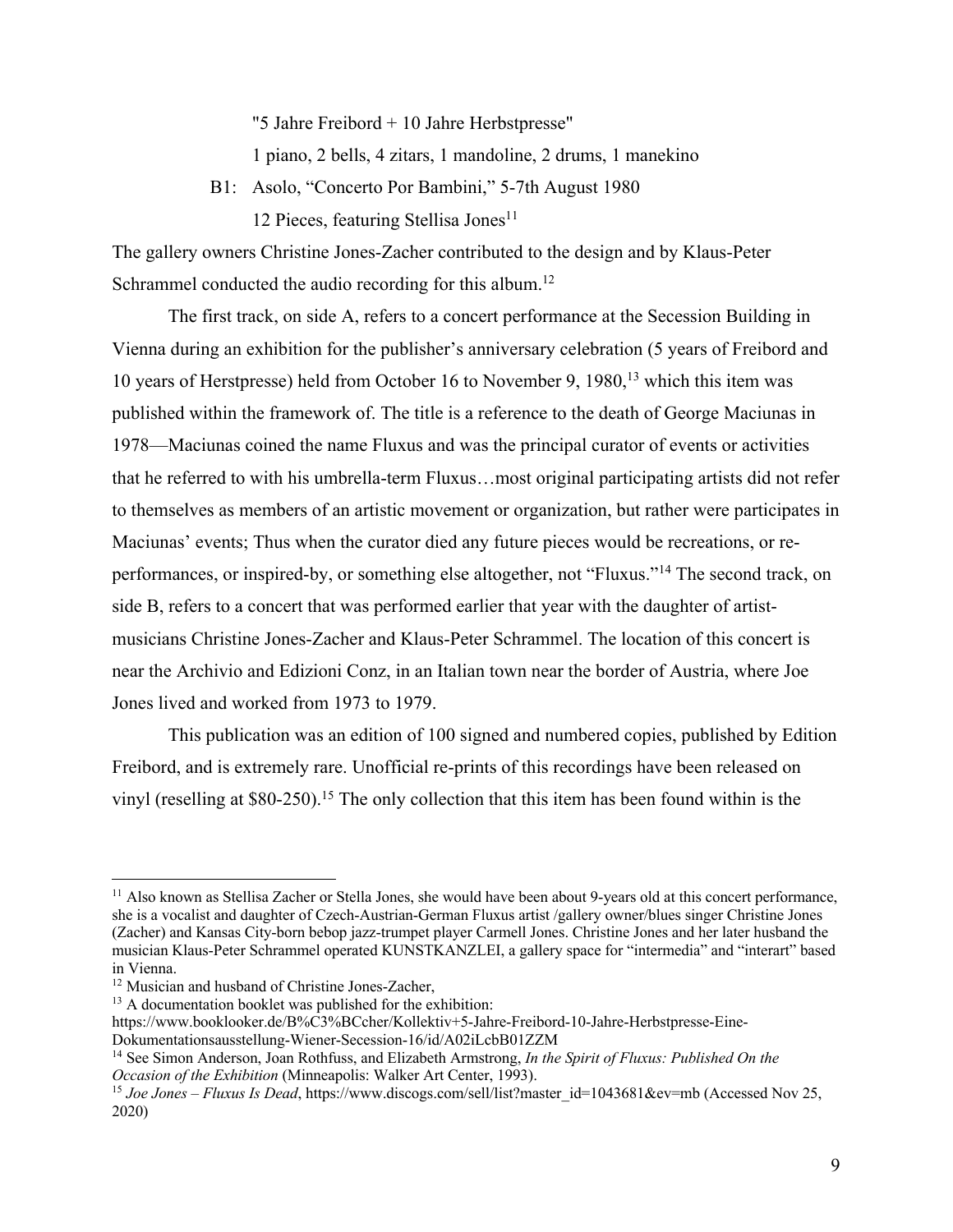personal collection of Paul Heimbach in Cologne, Germany.16 Other works by Joe Jones are in collections at Walker Art Center, Metropolitan Museum of Art, and Joan Flasch Artists' Book Collection.

Joe Jones (b. 1934, Greenpoint, Brooklyn, d. 1993 Wiesbaden, Germany)<sup>17</sup> was a sound artist and inventor, who created music machines which he used in performances throughout the world. He studied with John Cage and Earle Brown, before moving into Allison Knowles and Dick Higgins's loft off of Canal Street, where he began making music machines and became friends with composers Takehisa Kosugi and Nam June Paik. Between 1963-1969 he toured his performances at Fluxus events throughout Europe. He later established a storefront-studio space "Music Store" on Canal Street where his hand-built instruments would be activated by various buttons accessible from the sidewalk outside, and began performing with his inventions as Tone Deaf Music Co. In 1972, Yoko Ono and John Lennon (who were patrons of his work) commissioned Joe Jones to create and perform eight specialized music machines to her second album release was *Fly: Yoko Ono & Plastic Ono Band* (Apple Records, 1972). He relocated to Europe in 1972, where he actively performed, exhibited, and published his work, and later settled in Germany, where he collaborated with Francesco Conz of the Archivio and Edizioni Conz. He published many editions throughout the last quarter of his career.18

*Freibord: Zeitschrift für Literatur und Kunst* was an Austrian literary magazine founded in 1976 by Gerhard Jaschke and Hermann Schürrer. Editions Freibord published only one other sound release: a double cassette of sound-art cassettes in the 1980s by Hermann Nitsch.

<sup>16</sup> Paul Heimback, "Joe Jones, 19.06.1934 – 11.02.1993," *ArtType: Collection*, http://artype.de/Sammlung/ Possibly also one of the collectors linked to *Tape-mag*, https://www.tape-mag.com/Fluxus\_is\_Dead+Joe\_Jones+RELEASES-1-1-12694-8.html

<sup>17</sup> "Joe Jones, an Artist With a Musical Bent And an Inventor, 58", *The New York Times*, February 18, 1993, http://www.nytimes.com/1993/02/18/obituaries/joe-jones-an-artist-with-a-musical-bent-and-an-inventor-58.html <sup>18</sup> https://www.fondazionebonotto.org/it/collection/fluxus/jonesjoe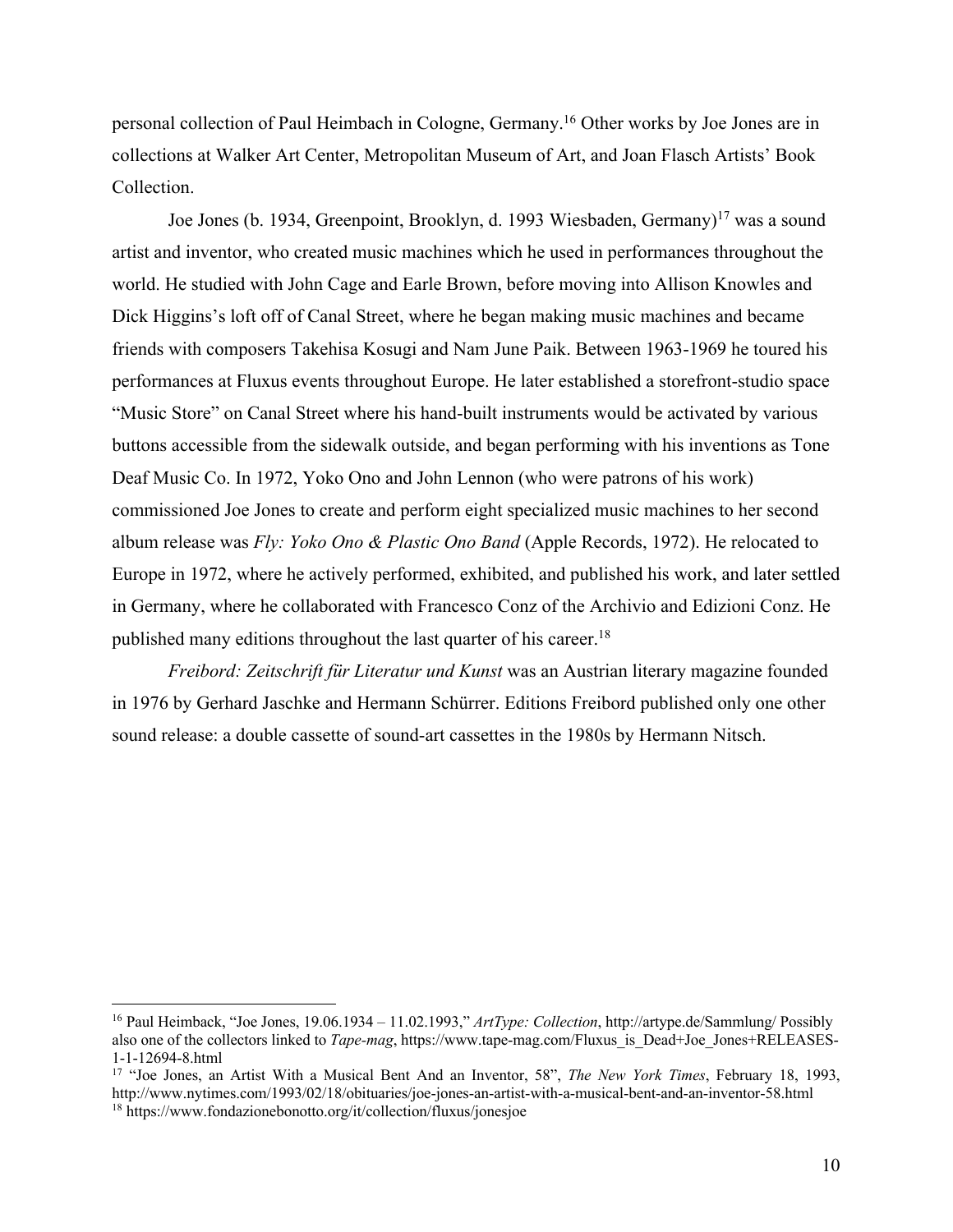## **Description**

| Image                             | CHYME<br>CAROL GENETTI<br><b>GWYNETH ZELENY</b>          |
|-----------------------------------|----------------------------------------------------------|
|                                   |                                                          |
| Title (RDA)                       | Chyme                                                    |
| Agent (RDA-PFC)                   | Suppedaneum (type: publisher)                            |
| Agent (RDA-PFC)                   | Genetti, Carol (singer) (type: performer)                |
| Agent (RDA-PFC)                   | Zeleny Anderson, Gwyneth (visuals) (type: visual artist) |
| Genre (LC)                        | <b>Artists books</b>                                     |
| Genre (LC)                        | Sound recordings                                         |
| Genre $(LC)$                      | Art and music                                            |
| Genre (LC)                        | <b>Scores</b>                                            |
| Genre (LC)                        | Improvisations (Music)                                   |
| Structure process/technique (AAT) | Folding (process)                                        |
| Structure/binding note (local)    | Maze book (Folded books)                                 |
| Subject (LCSH)                    | Digestion (Physiology)                                   |
| Subject (LCSH)                    | Boundaries (Philosophy)                                  |
| Subject (LCSH)                    | Interpersonal communication (Social psychology)          |
| Edition (CDWA)                    | Limited edition                                          |
| Edition note (RDA)                | unnumbered                                               |
| Date (ISO 8601)                   | 2019-03-08 (type: publication)                           |
| Production Condition (AAT)        | Private presses                                          |
| Standard identifier (RDA)         |                                                          |
| Measurements (CDWA)               | Suppedaneum no. 16<br>$7x 6$ in (closed)                 |